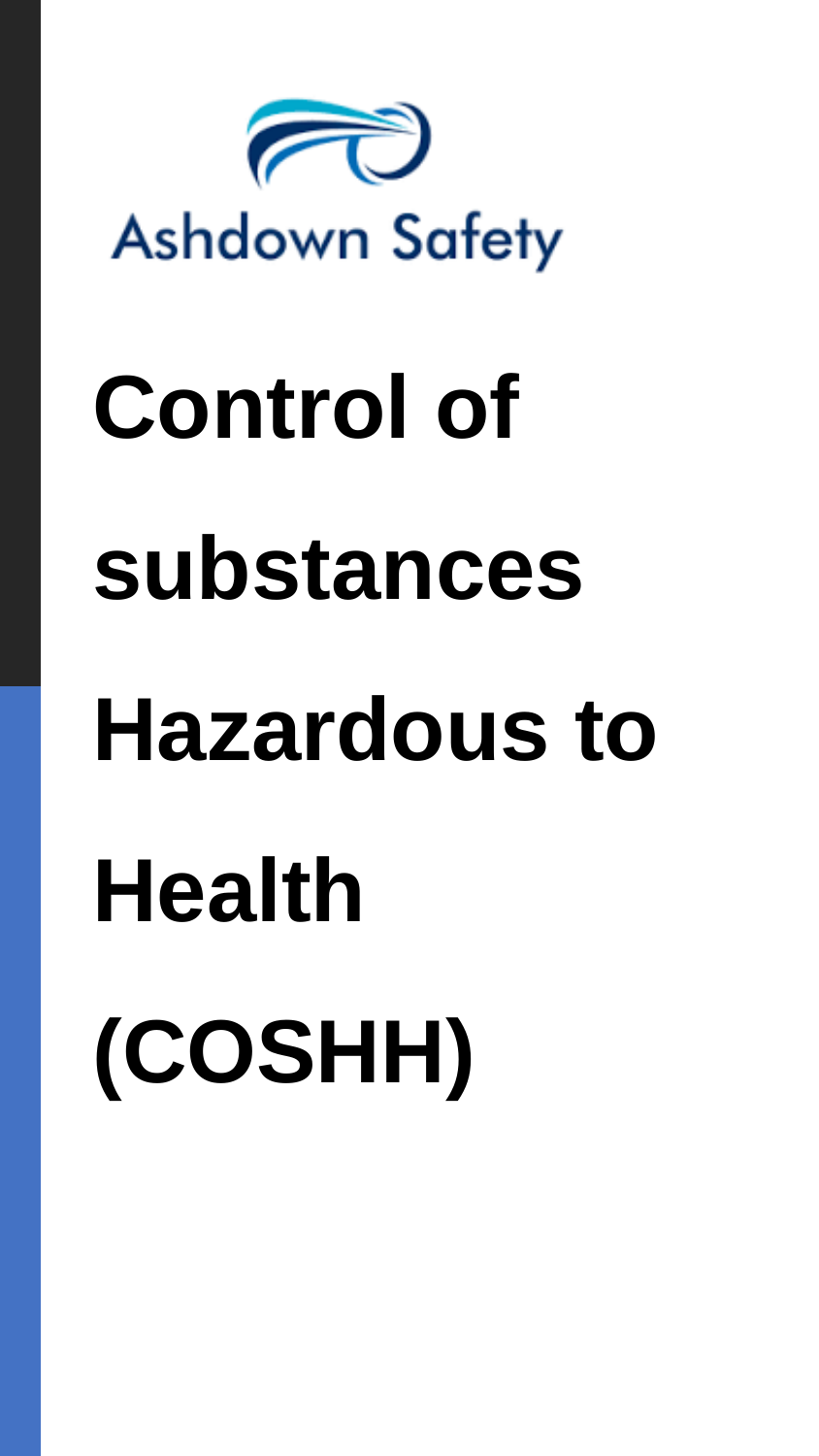



# **What are substances hazardous to health?**

*'A substance can cause harm when it is able to enter the body and reach an organ where it can affect it. This can be by skin contact, by passing through the skin into the bloodstream, inhalation as a gas, vapour or dust, by ingestion or injection'.*

The types of health effect which are associated with hazardous substances include cancer, loss of consciousness, asthma, skin irritation and dermatitis, infection, and many other more subtle consequences.

Some are delayed or developed over long periods of time (chronic - for example, chemicals that induce cancers) but many of these health effects are immediate or shortterm (acute - for example, poisoning by cyanide, or corrosive burns with acid).

It is essential to have a risk-management strategy in place to eliminate or control exposure because of the potentially serious adverse health effects that can be caused by exposure to hazardous substances.

# **The duties of employers:**

- Replace hazardous substances with non hazardous substances where possible or substitute with less hazardous substances
- Put in place a health surveillance and exposure monitoring programme where required
- Where prevention to exposure or substitution with less harmful substances is not possible, ensure effective control measures to ensure exposure is below any HSE published Workplace Exposure Level (WEL) and for carcinogens, mutagen and asthmagens- (substances which can cause industrial asthma), ensure exposure is reduced as far below the WEL as is reasonably practicable
- Make sure a risk assessment is carried out of the work of new or expectant mothers, paying particular attention to substances containing mutagens and reproductive toxins which may affect an unborn child
- organise for a competent person to carry out suitable and sufficient risk assessments, which identify the hazards, exposures and ill health effects; the routes of entry; the risk control measures required; and any necessary monitoring of exposure
- in planning risk control measures take into account those who may be more susceptible to ill health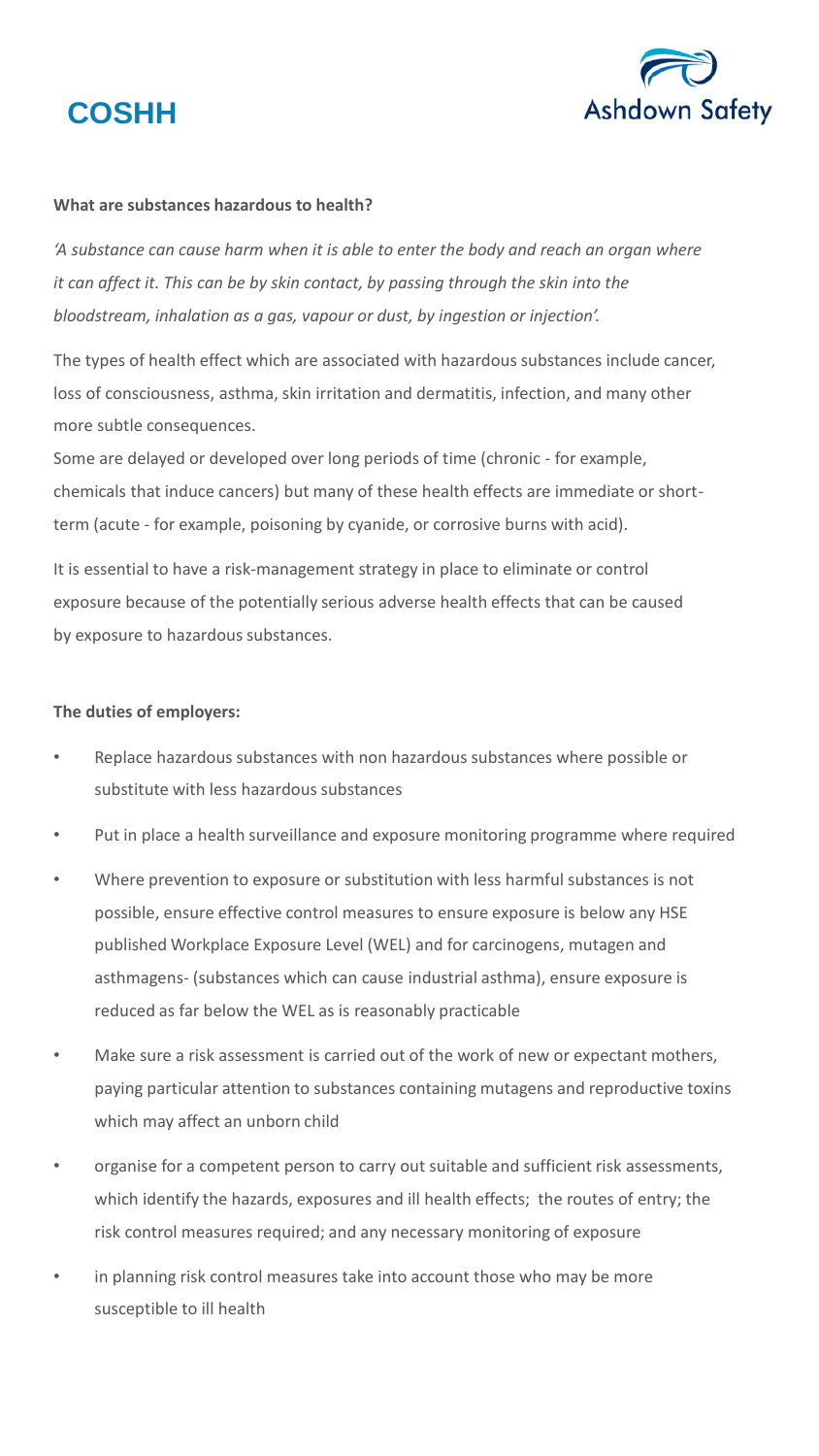



### **An overall management system must include:**

- Making sure that there is access to a level of competent advice on the management of hazardous substances, and where necessary, support from occupational hygienists and occupational health advisors
- Ensuring all workers are aware of the risks posed by exposure to hazardous substances and that they are trained to implement safe systems of work including the correct use of engineering controls and personal protective equipment
- A process which ensures that COSHH assessments are undertaken prior to work with hazardous substances and which ensures they are regularly reviewed and updated
- Maintaining records relating to hazardous substances, monitoring and health surveillance, in accordance with statutory requirements.
- Putting in place, and clearly communicating, policies and procedures for the control of hazardous substances
- Implementing the control measures specified within COSHH assessments and monitoring their ongoing effectiveness
- Control of purchasing of substances so that the level of risk is evaluated prior to purchase and substitutions with lower hazard alternatives are properly considered
- Implementing maintenance programmes where required to ensure the continued effectiveness of engineering control measures and personal protective equipment
- Preparing for emergencies, with the right equipment and procedures, in order that incidents of over-exposure, leak or spillage, are dealt with effectively